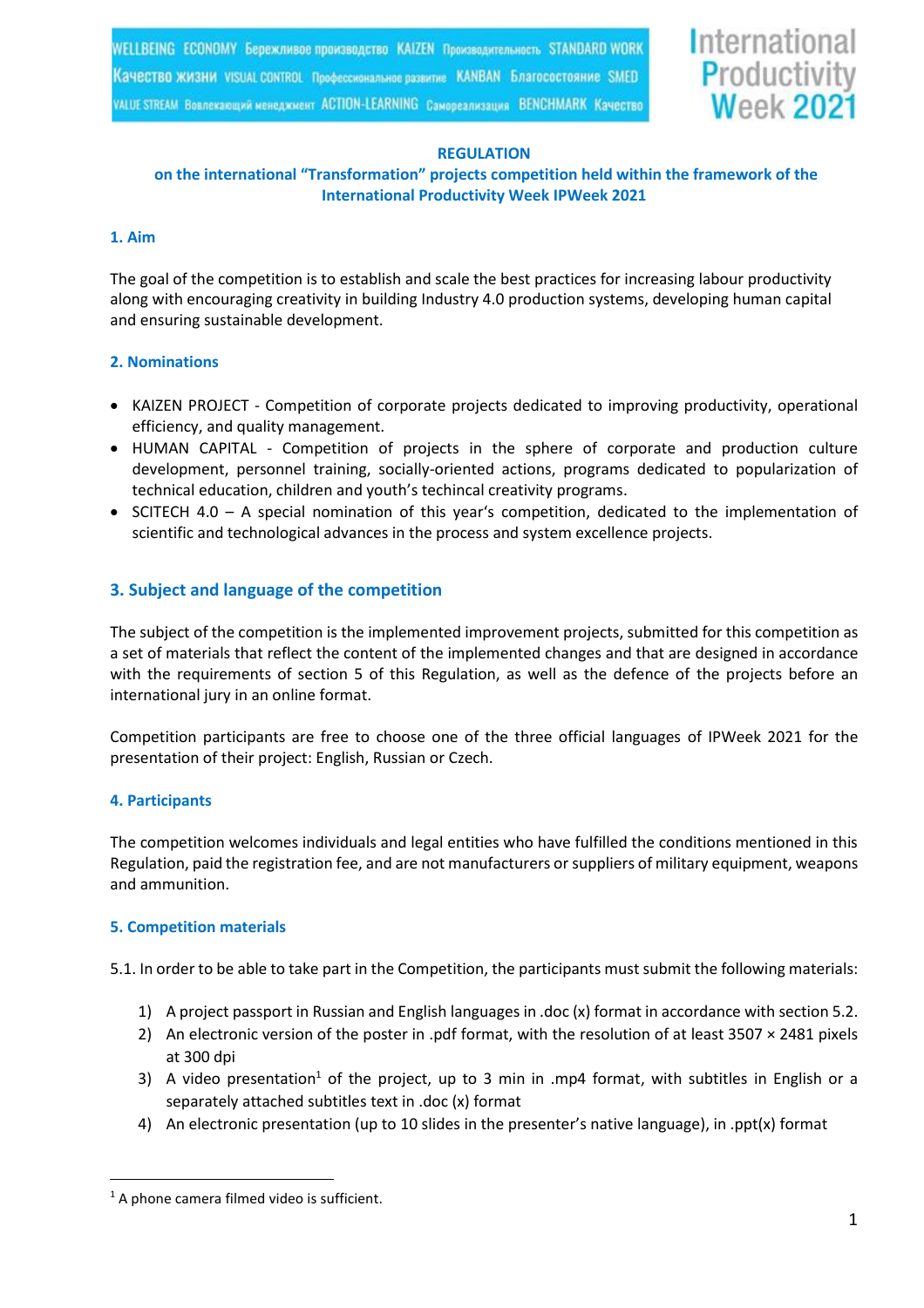# **The compilation of files should be less than 2 Gb per project.**

## 5.2 Project passport form

## **General information:**

- Project name and nomination
- Organization applicant
- Brief information about the company (up to 500 characters)
- Company logo (please attach a download link here)
- Authors of the project with indications of their positions
- Applicant (person who will present the project before the jury)

# **Project content:**

- Problem statement and relevance
- Methodology and tools
- Brief annotation of the project (up to 1400 characters). Please describe in a short and concise manner the sequence of work on the project, hypotheses, search and verification of solutions, main activities and events.

## **Results of the project:**

- Number of participants
- Number of hypotheses
- Number of implementation activities and events
- Annual economic effect
- Social effect

# 5.3 Poster design requirements

- 1) The poster should reflect the content and results of the project in a short and concise form.
- 2) The poster must be made in colour and in horizontal orientation (electronic version of the poster in .pdf format, with the resolution of at least 3507 × 2481 pixels at 300 dpi).
- 3) The text of the poster must be in English.
- 4) The poster should contain the following:
	- Project information:
		- project name, nomination, authors of the project, company logo.
		- Problem statement
		- Solution and methods
	- Results
- 5) The criteria for evaluation (see section 8.3) are recommended to be considered when designing a poster

# 5.4 Competition materials submission

The project materials have to be uploaded on a Google drive, and the files have to be numbered in accordance with the list provided in section 5.1. Please send the download link to the Organizing committee at  $k.tima kova@ipaweb.info$ , indicating "Competition, nomination ..." in the subject line.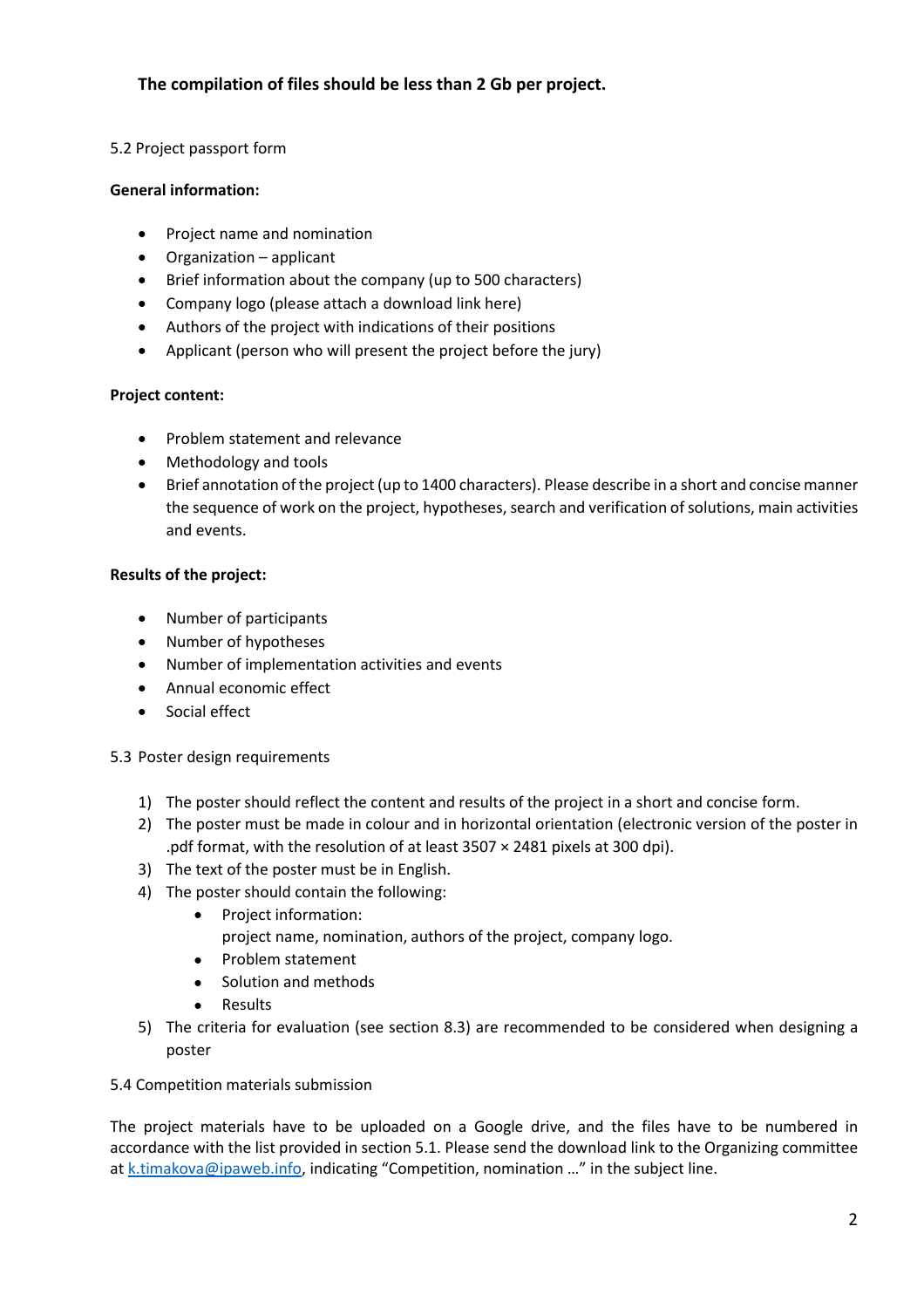## **6. Competition procedure and timetable**

The competition is held in two rounds.

In the first round, the competition materials are published on the International Productivity Week portal for online voting by IPWeek 2021 participants, as well as evaluation by the Expert Council of the competition. Online voting of IPWeek participants constitutes 30% of the total evaluation of the first round, and the Expert Council's assessment accounts for the remaining 70%. The twelve projects with the highest number of votes proceed to the second round.

The second round takes place in the format of an online defence in front of the jury, during which a video about the project is played, then the participant presents the project and answers the questions of the jury. The time allocated is 10 minutes in total. The broadcast of the defence is available to all participants of IPWeek 2021.

| April 5, 2021                                   | Start of accepting applications for participation<br>the<br>ın           |  |  |  |
|-------------------------------------------------|--------------------------------------------------------------------------|--|--|--|
|                                                 | "Transformation" improvement projects competition                        |  |  |  |
| September 1, 2021                               | Payment deadline for participation in "Transformation"                   |  |  |  |
| September 10, 2021                              | The deadline for the submission of the competition materials             |  |  |  |
| September 20, 2021                              | Publication of competition materials and projects defense schedule,      |  |  |  |
|                                                 | and the opening of online voting on the IPWeek 2021 portal.              |  |  |  |
| October 12, 2021                                | "Transformation" improvement projects competition                        |  |  |  |
|                                                 | Projects defense before an international jury, broadcasted on the        |  |  |  |
|                                                 | IPWeek 2021 website.                                                     |  |  |  |
| Announcement of the results and awards ceremony |                                                                          |  |  |  |
| October 15, 2021                                | Grand closing ceremony and awarding of the winners of the                |  |  |  |
|                                                 | "Transformation" projects competition                                    |  |  |  |
| October 22, 2021                                | Publication of the results of the competition on the official website of |  |  |  |
|                                                 | IPWeek 2021.                                                             |  |  |  |

The winner in each nomination is determined by the sum of the points scored in the two rounds.

#### **7. Registration fee**

Registration fee amounts to 2000 euros for each submitted project, including the cost of participation for a team of 5 members. After receiving the application, an invoice in euros will be issued in the name of the applicant company. To pay in rubles, please contact the Organizing Committee.

#### **8. The jury, organizers, evaluation criteria**

8.1 The Competition organizer

The Competition is organized by the Organisational Committee of the International Productivity Week IPWeek 2021.

8.2 The jury

The winners and laureates of the competition are determined by an international jury. The members of the jury will be announced on the website of the International Productivity Week IPWeek 2021 before October 1, 2021.

The Expert Council of the Competition is formed by the established representatives of the professional community. The Council evaluates the content of the projects in the first round.

8.3. The jury will evaluate the projects based on the following criteria: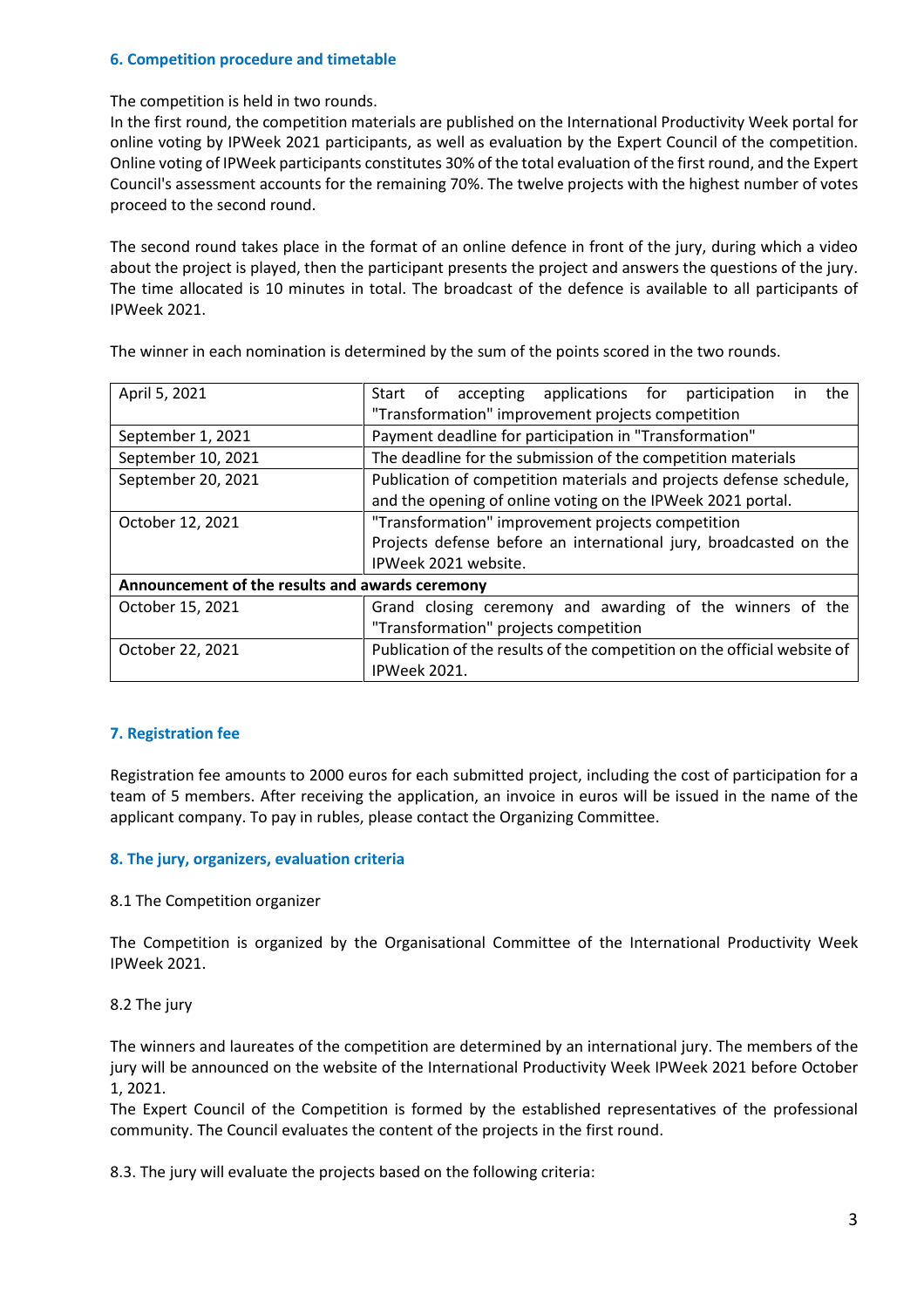- 1) problem (significance, complexity, originality, relevance)
- 2) solution (consistency, uniqueness, methods, impact)
- 3) use of scientific and technological advances, Industry 4.0
- 4) creativity and synergy of different concepts in the project
- 5) human capital development, social aspects
- 6) clarity and visual representation of the poster
- 7) consistency, timing, originality of the video and answers to the jury's questions

The jury decides on the winners of the Competition based on the ranking of the results, using the criteria mentioned above, as well as taking into consideration the online voting results and the Expert Council's input.

## **9. Awards ceremony of the winners and laureates, publication of the Competition results**

The Competition winners will be awarded with certificates of the  $1^{\text{st}}$ , 2<sup>nd</sup> and 3<sup>rd</sup> degrees, special diplomas, and memorable prizes.

All participants will receive certificates of participation.

The competition results will be published on the website, as well as in the International Productivity Week 2021 official materials, and will be sent out to the partners and media. The results will be also posted on the IPWeek 2021 portal with access to all participants of the International Productivity Week for a period of 6 months.

Submit your application to participate in the "Transformation" improvement projects competition held within the framework of the International Productivity Week IPWeek 2021 using the application form on the website or fill out the form attached.

For questions and inquiries, regarding the participation in the competition, please contact: Tatyana Subinova Russia and CIS regional manager e-mail: info@ipaweb.info tel/WhatsApp +420 775 509 123

For questions, regarding the competition materials submission, please contact: Kseniya Timakova "Transformation" projects competition manager e-mail: [k.timakova@ipaweb.info](mailto:k.timakova@ipaweb.info) tel/WhatsApp +7 920 622 43 21

**Application form is on the next page**